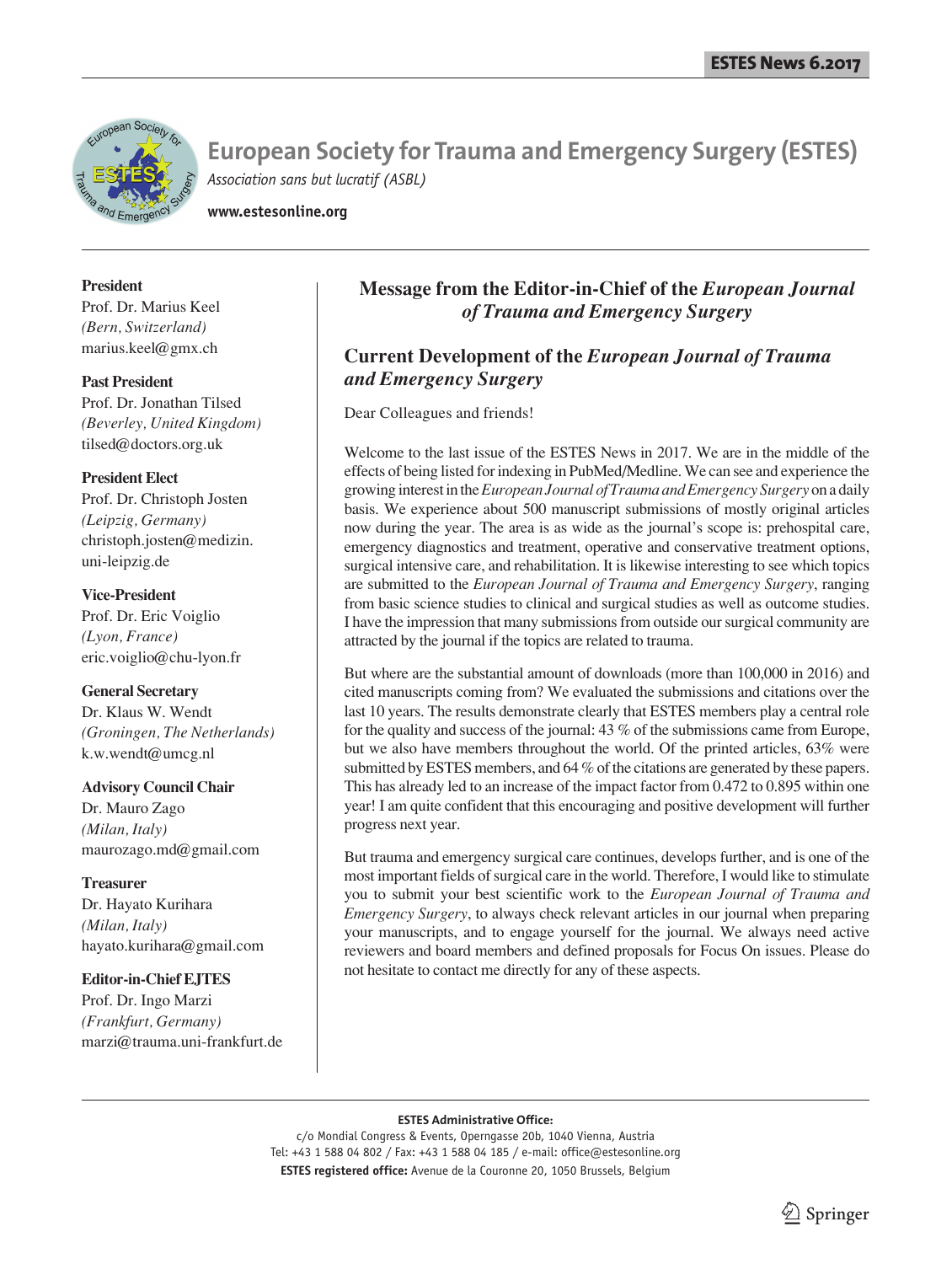

**www.estesonline.org**

### **President**

Prof. Dr. Marius Keel *(Bern, Switzerland)* marius.keel@gmx.ch

**Past President**

Prof. Dr. Jonathan Tilsed *(Beverley, United Kingdom)* tilsed@doctors.org.uk

**President Elect** Prof. Dr. Christoph Josten *(Leipzig, Germany)* christoph.josten@medizin. uni-leipzig.de

**Vice-President** Prof. Dr. Eric Voiglio *(Lyon, France)* eric.voiglio@chu-lyon.fr

**General Secretary** Dr. Klaus W. Wendt *(Groningen, The Netherlands)* k.w.wendt@umcg.nl

**Advisory Council Chair** Dr. Mauro Zago *(Milan, Italy)* maurozago.md@gmail.com

**Treasurer** Dr. Hayato Kurihara *(Milan, Italy)* hayato.kurihara@gmail.com

**Editor-in-Chief EJTES** Prof. Dr. Ingo Marzi *(Frankfurt, Germany)* marzi@trauma.uni-frankfurt.de Finally, I would like to express my sincere thanks to my co-editors Ari Leppäniemi, Pol Rommens, Johannes Rueger, and Fernando Turégano, to all section and advisory board members as well as to all authors and reviewers for the ongoing fruitful cooperation and their tremendous efforts. Likewise, I would also like to thank the publisher Springer and their editorial team for their always professional support and in particular our publishing editor Beate Hienz, as well as my coworker Thomas Lustenberger for the planning and organization of the issues.

I wish you all a Merry Christmas and a healthy and peaceful Happy New Year.

With best regards, Prof. Dr. Ingo Marzi

#### **ESTES Administrative Office:**

c/o Mondial Congress & Events, Operngasse 20b, 1040 Vienna, Austria Tel: +43 1 588 04 802 / Fax: +43 1 588 04 185 / e-mail: office@estesonline.org **ESTES registered office:** Avenue de la Couronne 20, 1050 Brussels, Belgium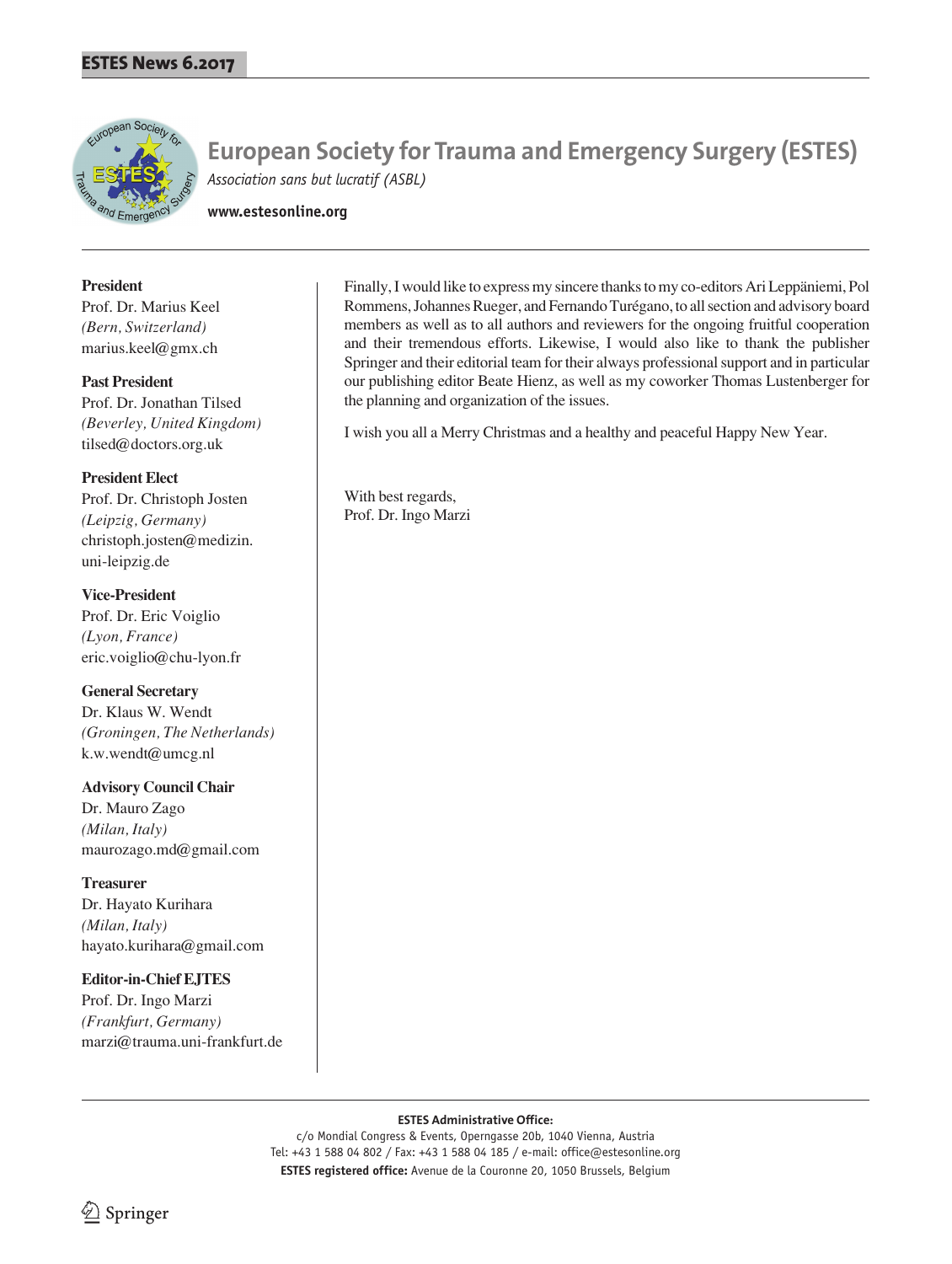

**www.estesonline.org**

# **Report of ESTES Congress Grant Winner Nádia Tenreiro**



Dear members of the Society,

First of all, it is truly an honor to have been awarded the 18th European Congress of Emergency and Trauma Surgery (ECTES) grant. I am also thankful for the opportunity to participate and present my work at this renowned scientific meeting.

I am a general surgery chief-resident in Centro Hospitalar de Trás-os-Montes e Alto Douro (Portugal) and have always had a predilection for the acute surgical patient, especially trauma victims. Despite being a level III trauma center, my institution is the reference trauma center for the interior of the northern region of Portugal and so we provide prehospital and specialized care for half a million people. In order to improve patients' outcomes, development of trauma systems is one of our priorities, always keeping in mind the delicate balance between up-to-date patient care and our financially challenged reality.

Ever since my first year of residency I have strived to excel in this field. I am now part of our prehospital care team and Advanced Trauma Life Support® instructor, with still much to learn.

My first participation in the ECTES was in 2016 in Vienna and after that I was even more driven to perform clinical research in this field.

In 2017, I had the opportunity to attend once again and was very pleased with the acceptance of two oral and four poster presentations.

In the 18th ECTES, held in the magnificent Palace of the Parliament, the motto was "Give and take—share your experience" and in fact not only was I able to learn new concepts and techniques that can improve our delivery of care, but was also able to share our experience in a district hospital center. I presented an epidemiologic study on "Laparostomy—a 2 year cohort analysis", focusing primarily in abdominal sepsis and possible risk factors for adverse

> **ESTES Administrative Office:** c/o Mondial Congress & Events, Operngasse 20b, 1040 Vienna, Austria Tel: +43 1 588 04 802 / Fax: +43 1 588 04 185 / e-mail: office@estesonline.org **ESTES registered office:** Avenue de la Couronne 20, 1050 Brussels, Belgium

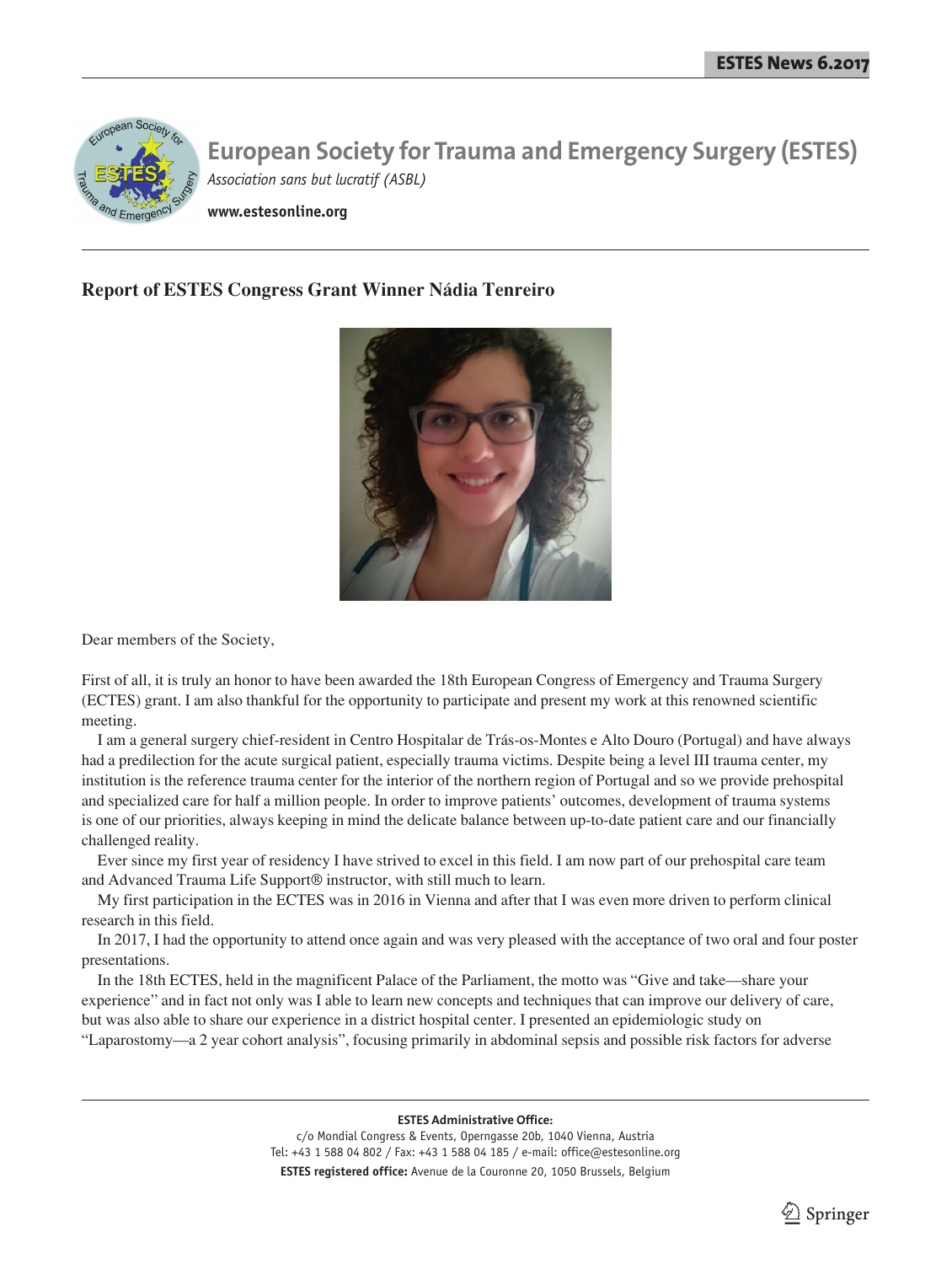

**www.estesonline.org**

outcomes. Second, with "Thoracic trauma—analysis of thoracic trauma severity score in a level III trauma center", it was our aim to validate commonly used severity scores in thoracic trauma victims in our population. In line with this, we are currently expanding our retrospective data collection and also working on prospective score validation.

I found it extremely difficult to choose between so many interesting sessions and prominent speakers. I would like to highlight the sessions "Laparoscopy in emergency surgery" and "Stop the bleeding"; minimally invasive surgery and interventional radiology techniques keep evolving and the trauma surgeon need to match these constant advancements and push the limits of what is standard of care in trauma patients. The "Consensus statement on peritonitis" was also very interesting and I think these projects should be endorsed in order to achieve prompt diagnosis, stratify severity, and guide management of such a common entity.

In reality, it is becoming increasingly challenging to maintain clinical practice and still accomplish scientific research. This grant provided extra encouragement to continue.

Finally, I was pleased to visit the beautiful city of Bucharest with its many contrasts and combination of Eastern and Western culture. After the congress, we took a stroll in the Parcul Carol and with its lake and gardens it was the needed respite from such a wonderful congress.

Looking forward to next year's congress in Valencia!

Best regards, Nádia Tenreiro

**ESTES Administrative Office:**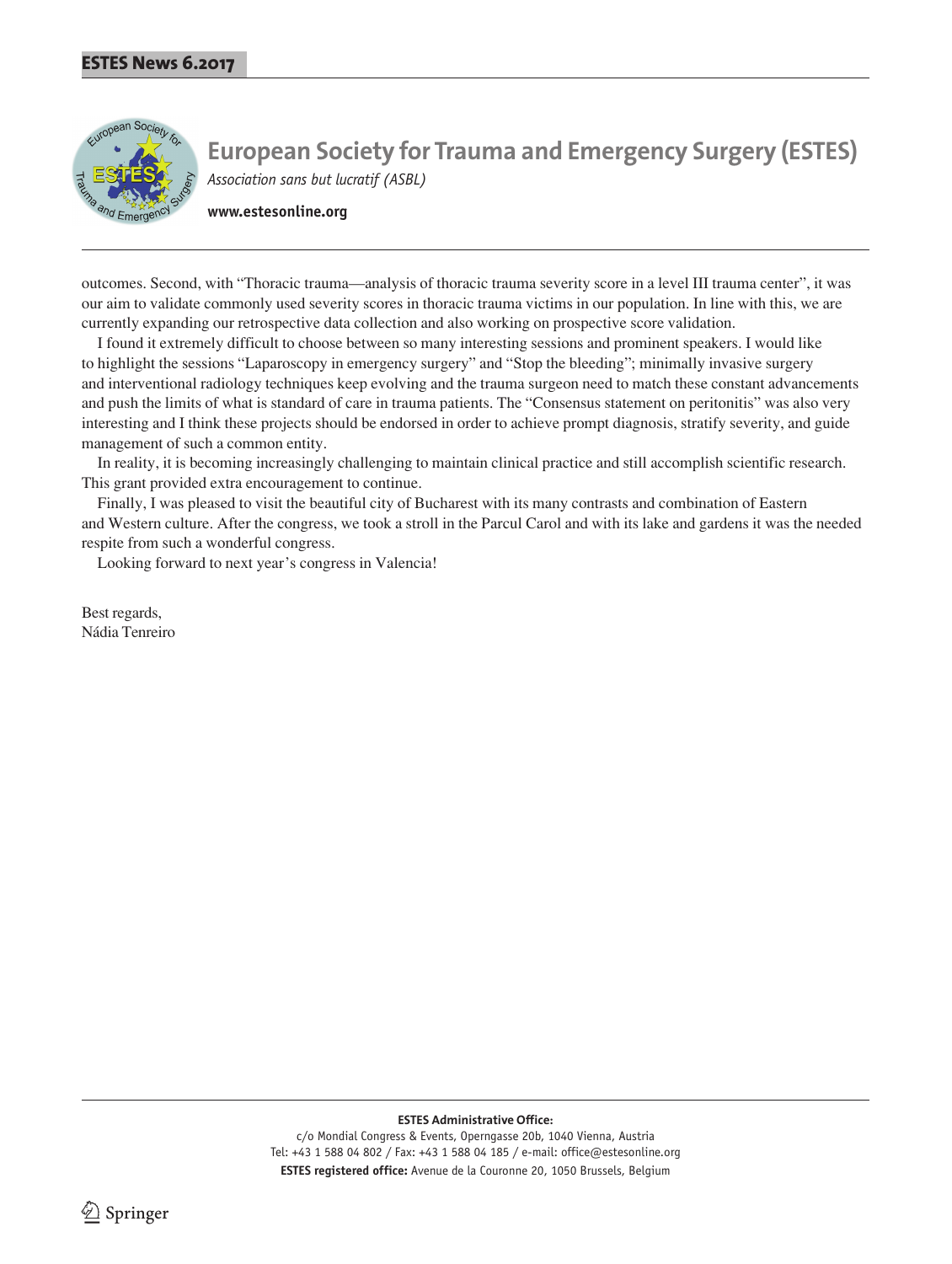

**www.estesonline.org**

# **DO YOU ALSO WANT TO BE CONGRESS GRANT WINNER?**

Are you going to attend the 19<sup>th</sup> European Congress of Trauma and Emergency Surgery taking place in Valencia, Spain (May 6–8, 2018)?

Would you like to win a travel grant of EUR 1,000?

Do you fulfill the criteria?

If your answer to all questions above is "Yes", seize this chance and apply now!

The prerequisites are:

- Age below 35 (date of congress is decisive)
- Specialist or Specialist-in-Training in Trauma and Emergency Surgery
- Submission and presentation of an accepted abstract
- Documented scientific activities
- Submission of the required documents (letter of intent, CV, list of publications, letter of recommendation)
- Short written report about the congress after the event
- Individual member of ESTES or intention to become an individual member of ESTES

The application form can be downloaded on the ESTES website (Education).

To apply for a grant, please return the filled-out application form and all required documents to the ESTES Administrative Office: office@estesonline.org,fax: +43 1 58804 185

Application Deadline: **Friday, January 26, 2018**